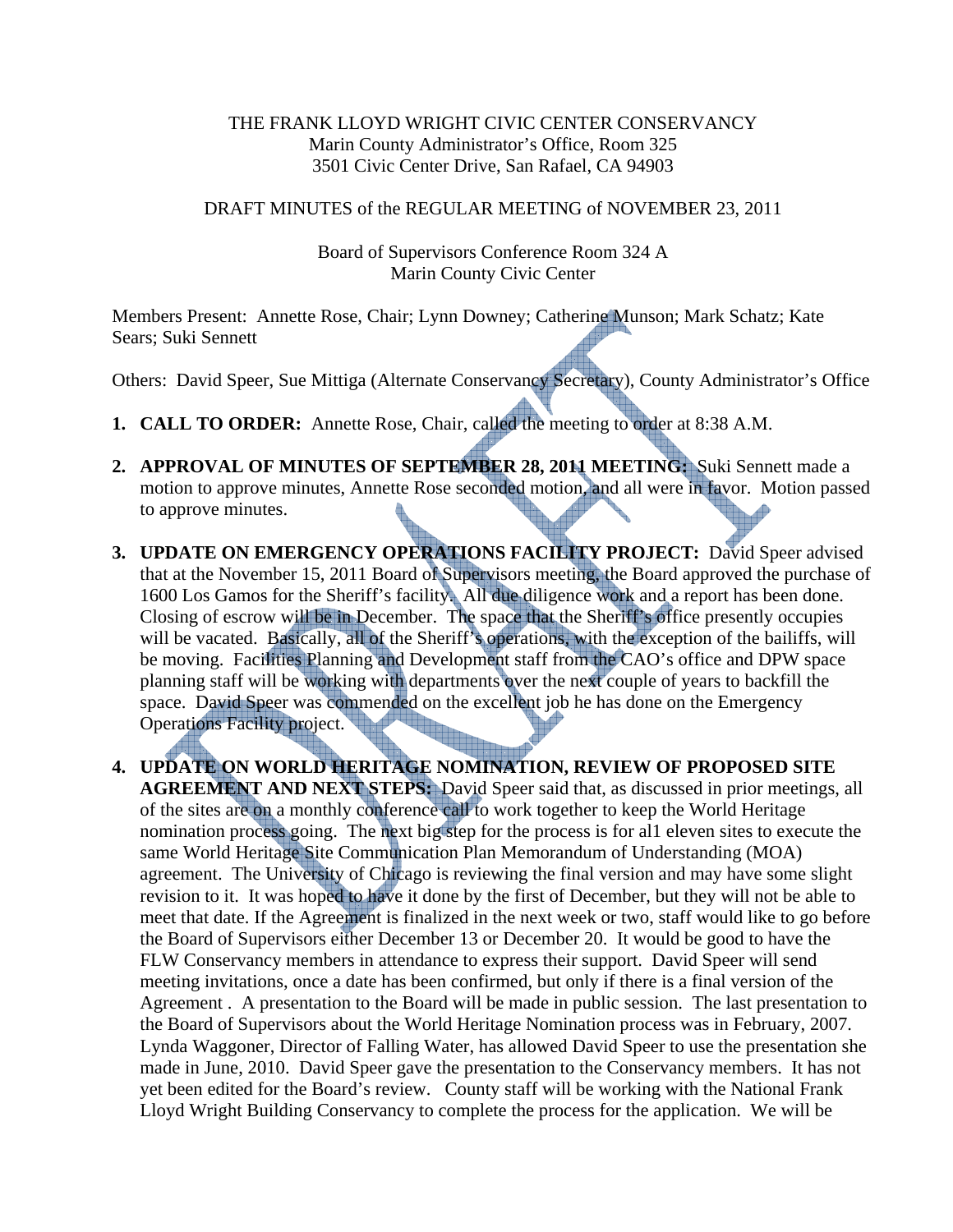asking the Board to approve a resolution authorizing staff to work on this, execute the Agreement, and provide for a \$4,000 one-time contribution to complete the application. Once the application is completed, the National Park Service will work with UNESCO. The next step for the Civic Center will be visitors from UNESCO in 2013 to visit our site. We will ask the BOS to accept the application and the contract. We expect it will cost \$500 a year for the County's participation for the annual reports from the National Park Service, not including staff time or any travel to an annual meeting. In late fall of 2012, we would return to the Board of Supervisors with the status of the application to the National Park Service. Suki Sennett suggested putting the presentation on the G Channel and contacting Jerry Kay. Possibly, other channels as well. Mark moved to go to the Board of Supervisors, Catherine seconded, and a motion was approved. Note that David Speer said he would confirm via email and post a notice if there will be any discussion at the BOS of the World Heritage Nomination process on December 13 or December 20.

# **5. DISCUSSION OF SOLAR PHOTOVOLTAIC PARKING STRUCTURES AT CIVIC**

**CENTER:** David Speer said that Marin Energy Authority has approached the County about potentially locating some photovoltaic parking structures at the Civic Center Campus. They have committed to building eight megawatts of solar power and want to have one megawatt directly in Marin County. They are looking for sites in Marin County to build photovoltaic parking structures. David will present pictures once we get a little more information. It has not been brought to the Board of Supervisors as a policy discussion, but the possible locations include the Christmas Tree lot or parking lot behind the Exhibit Hall. Mark Schatz suggested that wherever it is, they do a three-dimensional model to see if views are obstructed from the building. Annette's question about the Christmas Tree lot is what is going to go there. There will be future discussions. If we go forward, we want to make sure it doesn't interfere with World Heritage nomination issues.

- **6. DISCUSSION OF DECEMBER CONSERVANCY MEETING DATE:** The next meeting is scheduled for Wednesday, December 28. One project that DPW wants to present is accessible parking and overhang of the south arch walkway. Suki suggested December 20 for a special meeting date of the Conservancy members might be attending the BOS meeting. David Speer will check the schedule and consult with David Vaughan. Kate Sears said that she is on the committee, so she doesn't need to be in attendance when it is discussed. If there is no Special meeting on December 20, Members determined that the December 28 meeting should be cancelled.
- **7. MEMBER ITEMS FOR UPDATES AND FUTURE AGENDAS:** Suki Sennett commented on the World Heritage Site Communication Plan MOA and the remark regarding tourism and economic development in Marin County. She hopes that whomever speaks to the Board of Supervisors talks about that.

After last meeting in September, Annette Rose met with Kate Sears about meeting with Charles McGlashan's wife, Carol Missledine, and a plaque in memory of him near the former gift shop space in the Civic Center Café. David Speer said there may be a "soft opening" December 20 of the remodeled former gift shop space, depending on Laurie Thompson of the Library being ready. Annette Rose met with Laurie Thompson of the Library's California Room. Annette Rose brought a vase to lend to the County for display in the remodeled space. David said the project budget is \$500 short for a video monitor to be added to the display which Laurie Thompson had